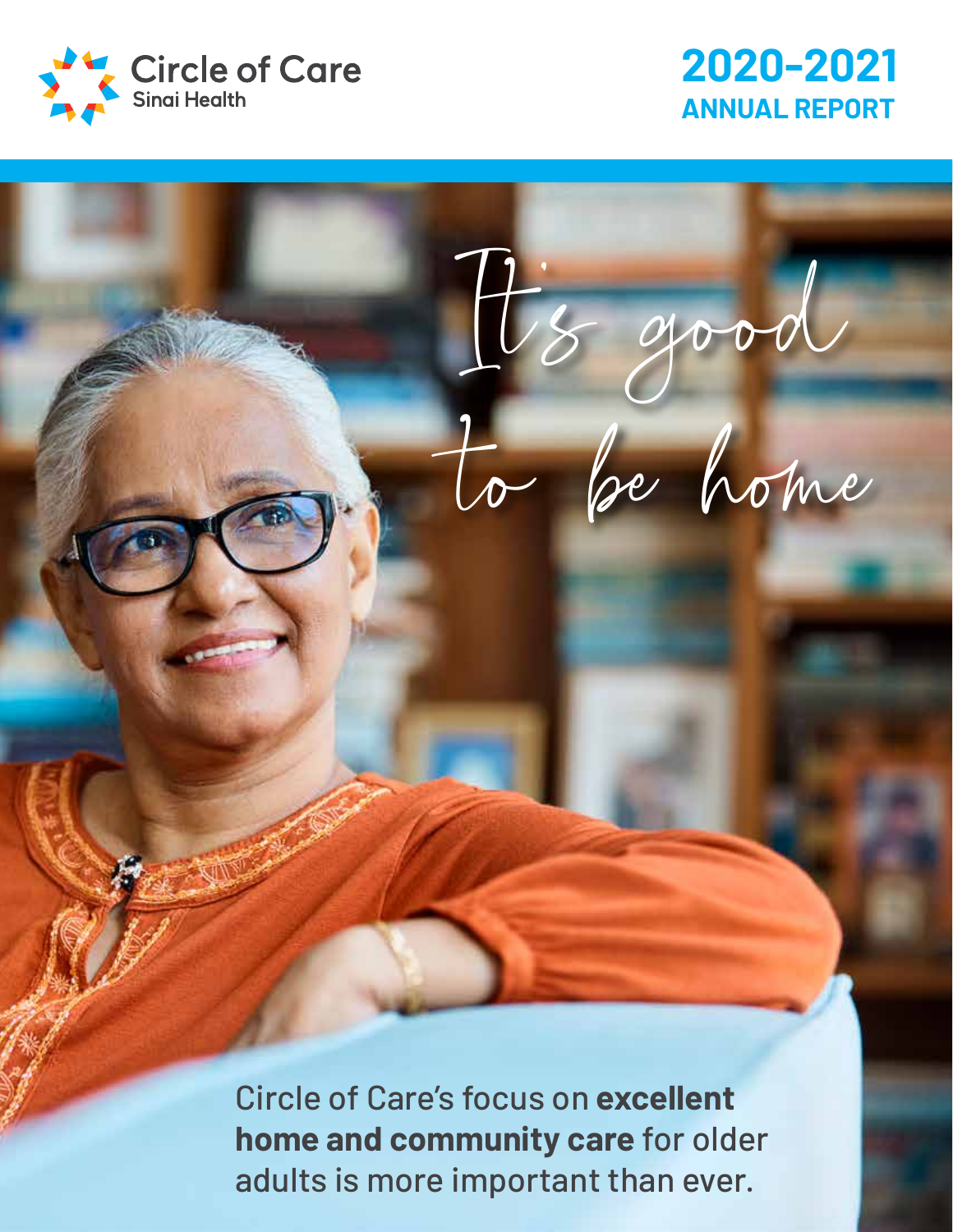# **About Circle of Care**

Circle of Care, part of Sinai Health, is a leading not-for-profit home care provider for individuals living in the Greater Toronto Area. Our staff and volunteers simplify everyday life for more than 10,000 clients and their families each year, helping them preserve their independence and live comfortably at home.

Circle of Care has a proud, successful history. We have grown with the times, but still embrace our community roots.

Our organization launched in 1974 to meet the needs of Toronto's elderly Jewish population. Over time, our mandate has expanded to serve individuals of many faiths and cultures, and Circle of Care has flourished into one of the community's leading providers of home health care and community support services.

**MISSION**

Meals on Wheels **Transportation** Seniors' Social Groups Exercise & Falls **Prevention** 

Sinai Health delivers exceptional care in hospital, community and home, focusing on the health conditions with the greatest

Client & Family **Counselling** 

impact on the overall health of the population. We discover and translate scientific breakthroughs, develop practical health solutions, educate future clinical and scientific leaders, and lead efforts to

eliminate health inequities.

#### **VISION**

Canada's leading integrated health system, pushing the boundaries to realize the best health and care from healthy beginnings to healthy aging for people with specialized and complex care needs.

**VALUES**



**PERSON-CENTRED CARE**



**EXCELLENCE ACCOUNTABILITY**





**COLLABORATION EQUITY INNOVATION**









#### **SERVICES AT HOME**

Personal Support **Homemaking** Hospice Care Friendly Visiting Phone Pals Social Work



#### **SERVICES IN THE COMMUNITY**



Holocaust Survivor **Services** Case Management Adult Day Program Elder Abuse Prevention & Intervention Information & Referral



**CAREGIVER SUPPORT** Caregiver Respite

Bereavement Support

Support Groups & Sessions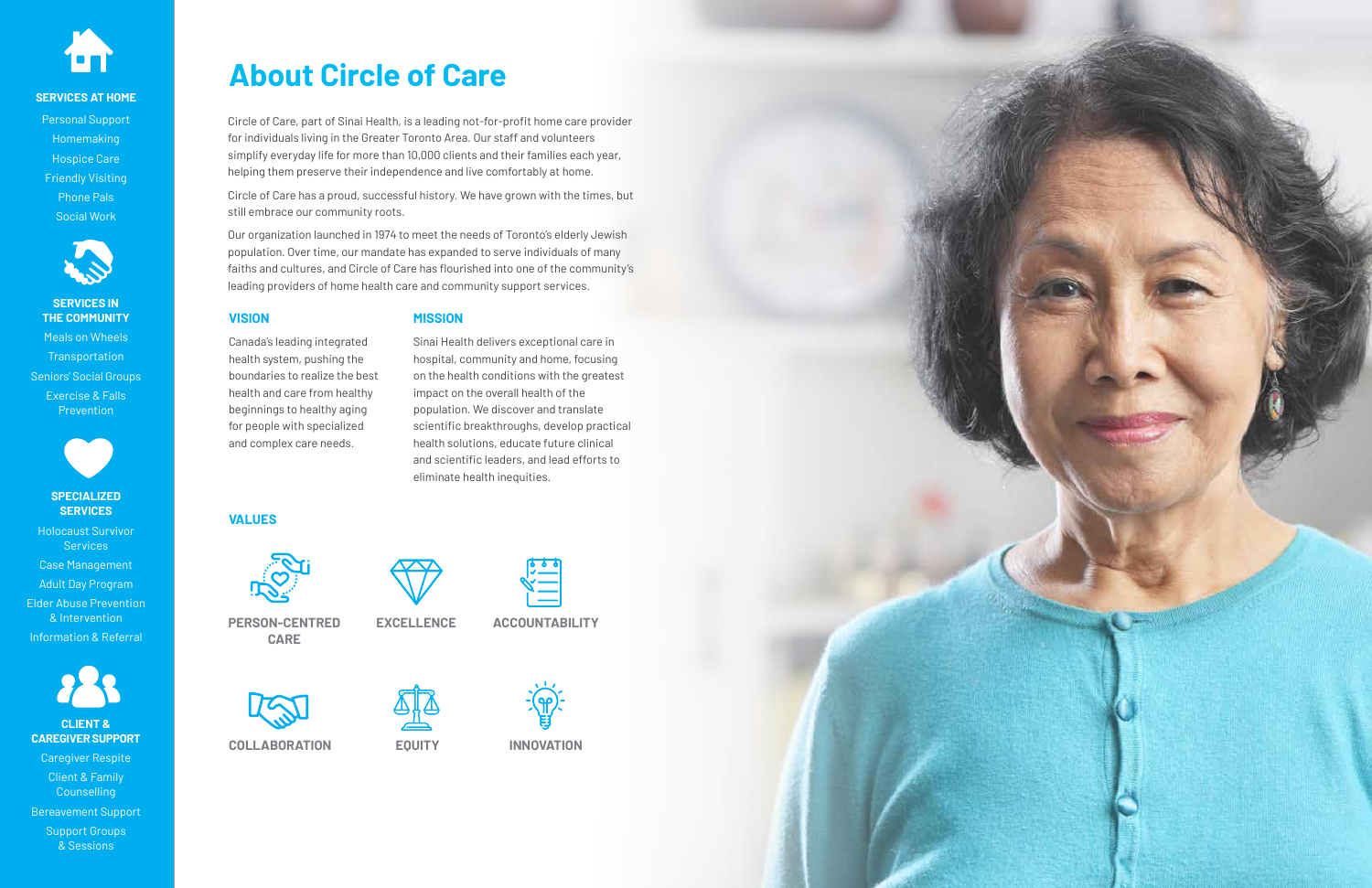**1,523**

Holocaust Survivors

Served

**12,949** Caregiver Support Visits

**1,207,151**

Hours of Personal Support

**278,707** Meals Delivered

**84,606** Rides for Older Adults in 26 Vehicles



### Circle of Care **at a Glance**

**10,180 Clients** 

**1,038** Employees

**434** Volunteers

# Message from **Leadership**

Allan Rudolph, Chair, Board of Directors, Circle of Care, Sinai Health



Carry Luchi

Carey Lucki, Chief Executive Officer, Circle of Care and Vice President, Sinai Health

**Since 1974, Circle of Care has been committed to providing the best care so our clients can live comfortably and age independently in their homes. This care includes case management and personal care in the home, food delivery, transportation services and other community supports. Our team relentlessly pursues new and innovative solutions, leading efforts for a better health care experience. Our tagline,** *It's good to be home***, underscores the reason why we come to work every day.**

This past year, however, took on a different meaning. For our clients, being at home was required—it was not by choice. While home was the safest place to be for older adults and other vulnerable individuals, client experiences changed dramatically for many months afterwards. Our clients faced isolation and loneliness, and an intense fear of the unknown. The pandemic exacerbated all the regular challenges of aging, and our clients and their caregivers needed support more than ever.

Circle of Care teams sprang into action. We continued to deliver exceptional care in a new landscape of masks, goggles and face shields. We delivered more meals than we have ever delivered before. We provided essential rides to our clients to testing centres, hospitals and vaccination sites. Our virtual exercise classes became a new sensation, attracting up to 100 participants at a time. Our call support centre and service coordination teams became fully remote and responsive within less than a week with incredible support from our IT teams.

### **Our greatest accomplishment this year was delivering more, while keeping our staff, clients, and volunteers safe. We pulled together, as a team.**

To our employees and volunteers, client and family advisors, board members, donors and community partners, a heartfelt thank you. We would not be able to do the incredible work we do without your support. To our clients, caregivers and families, you are the reason we come to work every day and you drive our passion and commitment for better care. It's Good to Be Home stands as strong as ever.

**Thank you for continuing to trust us with your care.**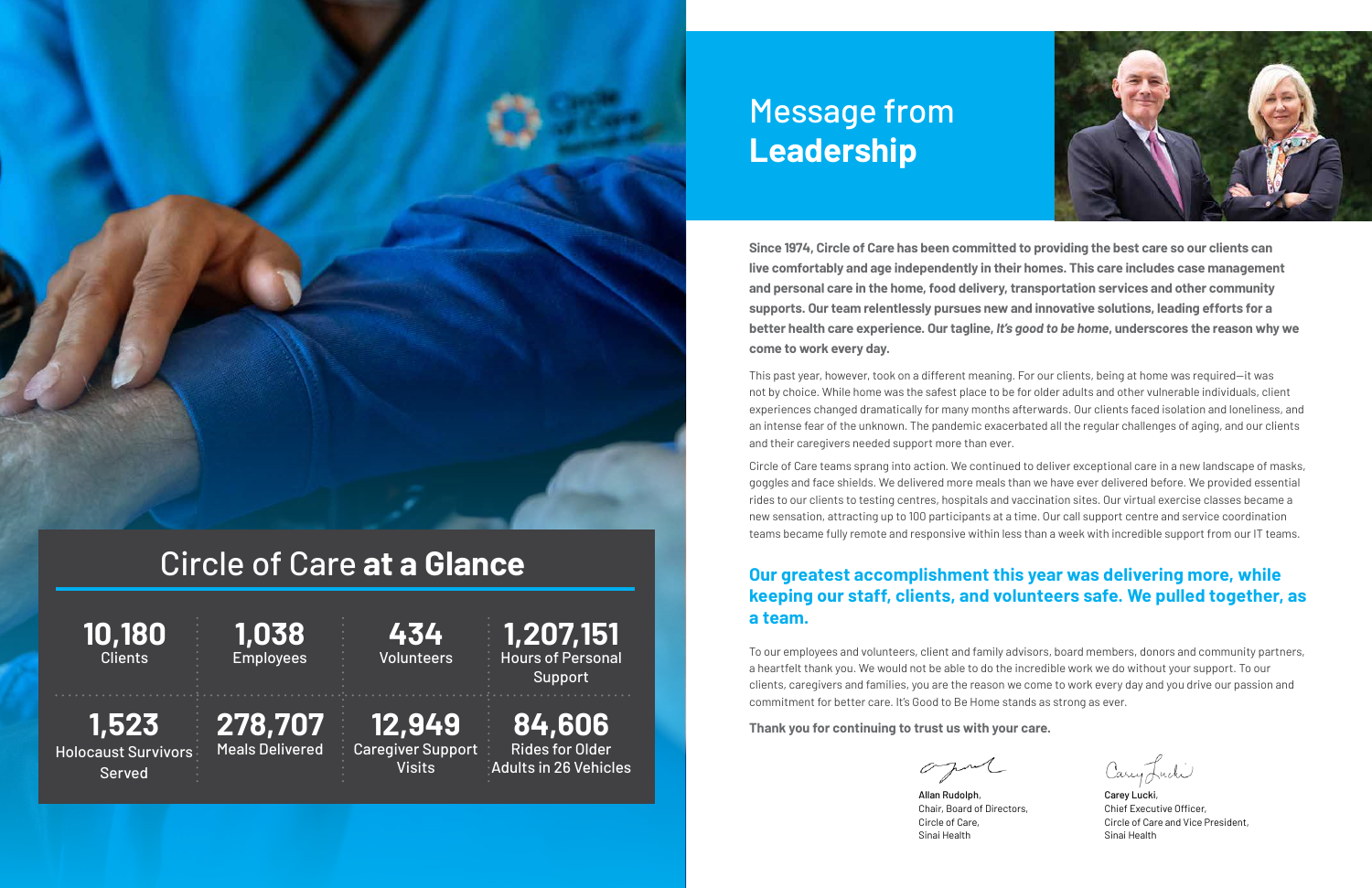

## **PSWs Provide Care During Crisis**

**While the world was being told to stay at home last year, Circle of Care PSWs were navigating around the city to our clients' homes. While shops, schools and businesses of all kinds were closed, PSWs were still providing necessary care.** 

When the COVID-19 pandemic hit last year, it brought with it a whole host of changes for how our PSWs provide care to clients.

Circle of Care implemented many new health and safety guidelines to protect our clients and staff from COVID-19, including the use of personal protective equipment (PPE), which often makes communication and engagement with elderly clients more challenging.

Circle of Care PSWs had to adjust quickly to new screening tools on their mobile devices, new PPE protocols, reporting requirements, and the ways in which they communicated with office staff.

When the pandemic first hit, Circle of Care's Holocaust case managers kept an open line to their clients and diligently worked to ensure their safety.

"In the beginning it was very hard—many rules weren't set in stone yet," says Yana Z., Practice Lead for the Holocaust Survivor Services Program. "We kept checking in on our clients - on their physical and emotional health, and on their situation to see how we could help."

As a result of physical distancing restrictions, many clients went weeks or months without seeing family and friends. Our HSSP Case Managers understood the toll the pandemic created and helped provide clients with emotional support.

"Our Holocaust Case Managers almost had a 24/7 job, because they made sure their phones were always on and accessible to anyone who needed them during that time," says Yana.

In addition to severed social connections, many HSSP clients were at risk of food insecurity. Circle of Care teams worked together quickly to introduce new approaches to make sure our clients were eating, including delivering boxes of fresh fruits and vegetables, as well as Hanukkah and Purim boxes.

Circle of Care received heartwarming and motivating feedback from Survivors, who shared appreciation for their Case Managers and for food deliveries. When public health messaging was cautioning them to stay at home, a meal and a check in phone call helped these clients feel safe and loved.

"We want to thank our Case Manager for her excellent communication, professionalism and, most importantly, kindness," expressed a family member of one of our Holocaust Survivor clients. "She built trust in our relationship and has always communicated with my family to find optimal solutions for my parents. My family and I are grateful to have her working with us."

# **Pandemic Increases Emotional and Physical Toll for Holocaust Survivors**

**During a difficult year, Circle of Care continued to care for over 1,500 Holocaust Survivor clients. One of the greatest challenges for Circle of Care's Holocaust Survivor Services Program (HSSP) team was maintaining consistent contact with their clients to ensure their needs were met, as well as linking them to other available support services to protect their mental health and wellbeing.** 

> **"I am particularly proud of our Case Managers and the wonderful work they have done for our clients. They are a very dedicated team and they have worked relentlessly to keep our clients safe and healthy, and make sure they didn't feel isolated."**

**Cecile Raymond**  Client Services Director

**"Making a difference in the lives of others is the very reason why I go to work each day. Getting attached to your clients is inevitable, and it's likely they'll get attached to you too! When you work from your heart, your client feels it."**

**Lita,** Circle of Care PSW





"Our PSW workforce surpassed expectations to ensure that their clients remained safe and cared for. There were so many changes," says Andrea David, Client Services Director. "However, some important things remained constant—the resilience, dedication, and commitment our PSWs have to their clients, their colleagues, and to each other."

Many PSWs volunteered to work beyond their stated availability and traveled outside of their assigned areas to provide necessary support to clients in need.

"My clients' safety is very important to me," says PSW Analyn. "Simply prioritizing their safety makes me happy, because I know they're safe."

The dedication and commitment to their roles has been evident in the way that our PSWs have responded to the pandemic. Circle of Care is proud to have such great staff!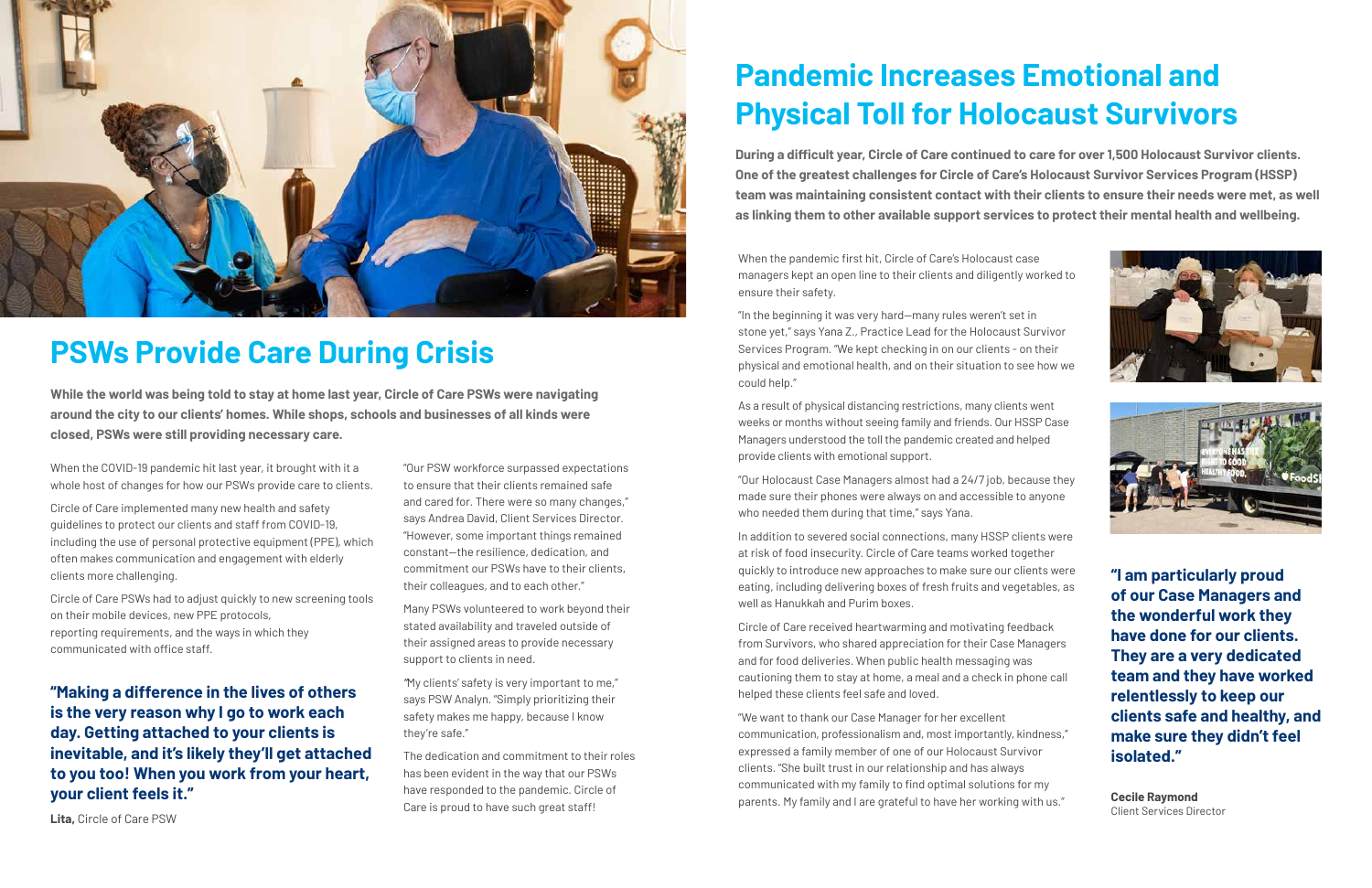

### **Innovating Solutions for a Distanced World**

#### **FIGHTING ISOLATION WITH TECHNOLOGY**

To reach older adults isolated in their homes, Circle of Care partnered with an organization called Breezie.

Through the Breezie program, 85 isolated Circle of Care clients have received a "Breezie tablet", an electronic tablet with an internet connection and an accessible and easy-to-use interface filled with customized apps and programs.

To assist clients, Circle of Care collaborated with a group of University of Toronto students to create "how to" manuals, such as how to join a Zoom call or sign up for an event on Eventbrite, along with resource manuals for museums, traveling, cooking, and exercise.

"These programs helped take away many hours of loneliness and isolation," says a client. "The tablet has been a lifesaver. Without it, I would have spent the long weeks of lockdown alone."

### **"If you don't have any experience with a computer at all, this tablet is the way to do it. I love my tablet. It has lots of apps that I can play with. I use it to video chat with my family, and to learn something new every day."**

**Lou Valdelman** Circle of Care client & Breezie user In addition, Circle of Care's volunteer team, many of whom desperately missed connecting with clients, spearheaded a "Compassionate Communities" initiative that has encouraged clients to connect with each other through weekly video chats.

#### **EZ ASSIST APP KEEPS CLIENTS & FAMILY INVOLVED WITH CARE**

To help strengthen communications between clients and caregivers during a time of disconnection, Circle of Care's IT team made major improvements to the client mobile application, EZ Assist.

Debbie, the daughter of one of our clients, lives in Victoria, B.C., hundreds of kilometres away from her mother. She has responded positively to the app and likes the transparency into her mother's schedule.

"My favourite thing about this app is that it keeps me in the loop and involved from a distance," says Debbie. "I know who's giving my mom care and when they'll be there."

In addition to being able to view their upcoming schedule, our clients and their families can cancel appointments through the app. For those caring for a loved one with dementia or other memory loss, the ability to confirm whether a visit has taken place has proved to be useful. With the app, families can see in real time whether the visit has actually occurred.

# **Community Programs Launch Online**

**The demands and restrictions of the pandemic resulted in an explosion in new virtual approaches at Circle of Care. Necessity required creativity, and the results were strong.** 

#### **BUILDING A VIRTUAL ADP COMMUNITY**

When the pandemic restricted activities and social connections, many of our ADP participants and their caregivers were left confined within their homes.

To help combat isolation, Circle of Care's ADP team called each participant to check in and offer support. They prepared and delivered gift baskets and activity kits, which included puzzles along with other activities to keep our clients mentally and physically active at home.

"I'm proud of my team and the level of commitment and care they displayed. They were able to remain connected to our older adults and support them during a difficult time of disconnection," says Maria Campo, Client Services Manager.

In July 2020, Circle of Care launched virtual programming for our ADP, bringing clients and their caregivers back together over ZOOM. The programming focused on activities that helped clients with their cognition, and reconnected friendships that had formed between clients and staff members.

"It was vital to us to provide virtual programming. We know the value of our program, and the importance of providing support to build familiarity, connection and engagement," says Madeline D'Arpino, ADP Supervisor. "Once we created the virtual ADP and clients were able to attend, they were so happy to see each other and talk to one another again. It was like a little community among our participants. Being



### **VIRTUAL EXERCISE CLASSES PROVE HUGE SUCCESS**

Circle of Care's first virtual exercise class launched in June 2020 and was scheduled for once a week. Attendance quickly jumped from 20 to 50 participants on average per class, resulting in an increase of 15 classes per week within a span of five months, exceeding Circle of Care's original goal.

"I didn't mind the pandemic at all, and I think that's because of these classes," one client says. "I like not having to dress up or go to class with a certain appearance. The online class is much more time effective because you can just turn on the class and start exercising."



able to connect them together again—after what seemed like a very long time—was very heartwarming."

In addition to the virtual Adult Day Program, Circle of Care's ADP team reopened the physical location in September 2020, while ensuring all safety measures were met. These new measures included taping and spacing tables and chairs; removal of excess furniture, equipment, books and plush objects; and a creation of an isolation room.

"We were so excited and happy to see our ADP participants once again. We really missed them and they missed us along with their fellow participants," says Madeline. "It's more than a program here. We're a community."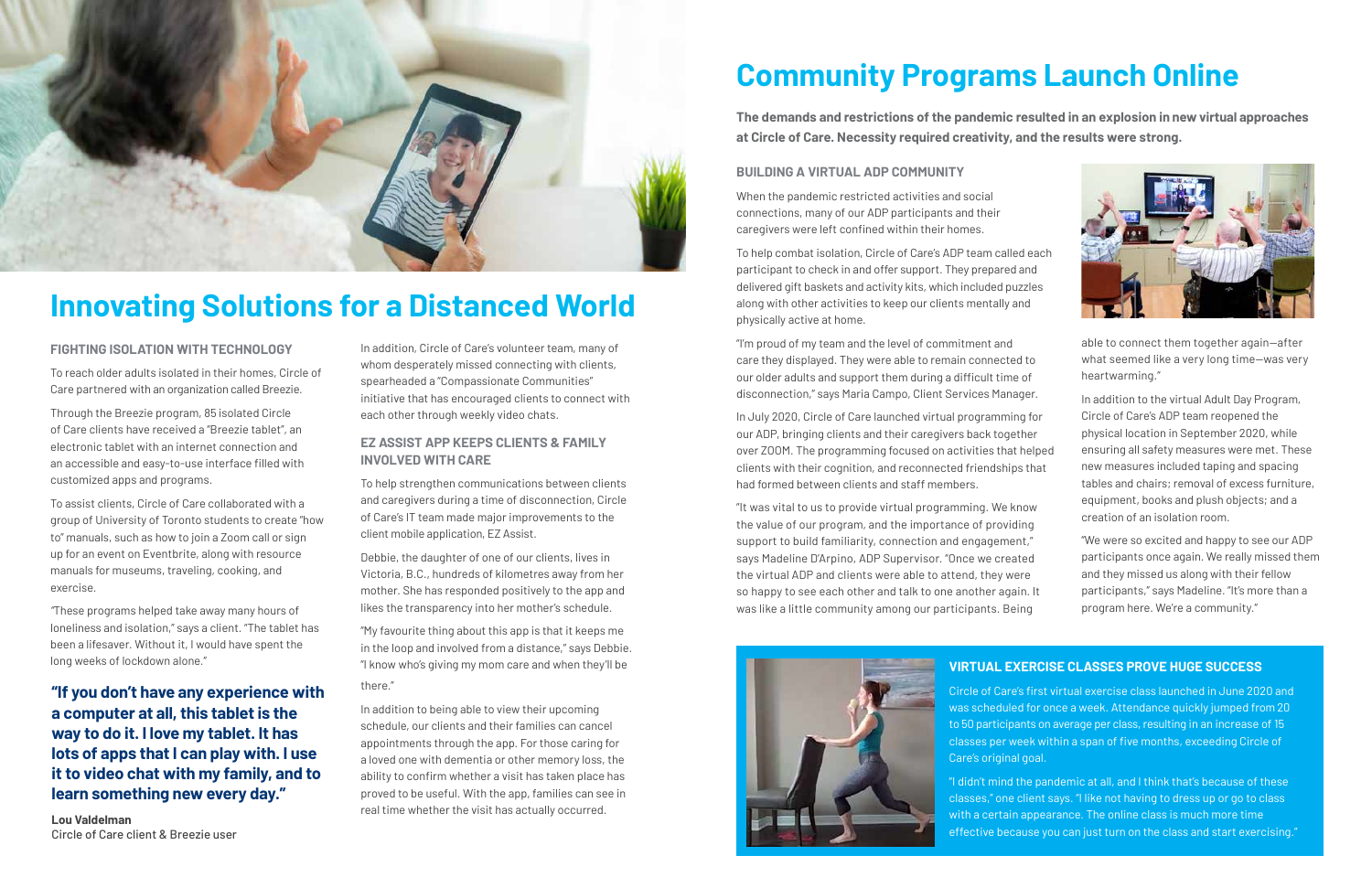# **Pandemic Ushers in New Generation of Volunteers at Circle of Care**

**Many Circle of Care volunteers are older adults themselves, putting them at increased risk of COVID-19 complications, and as a result, some older volunteers have stepped back. However, the pandemic inspired a younger generation to fill that gap and give back to the community.** 

"Many of our volunteers are retired or over 65 years of age," says Lisa Rae, Director of Volunteers. "During the first wave, when the volunteers stayed home to protect themselves and others, many young and new volunteers stepped up and insisted on helping."

Some volunteer programs were put on hold, prompting the development of new ones and an expansion of existing services. With the help of our volunteers, over 2,000 Hanukkah & Purim boxes, along with 500 pantry boxes, were delivered to clients to fight food insecurity. Many volunteers also put together toiletry packages and hygiene kits and delivered them to isolated clients. Overall, our volunteers dedicated over 11,000 hours to our clients during the pandemic.

A program called Triple G, initiated by University of Toronto graduate students, brought Big Brothers Big Sisters of Toronto (BBBST) and Circle of Care together, pairing the BBBST pairs to older adults on our friendly visiting program waitlist. During the pandemic, the BBBST pairs transitioned to staying connected with our clients through letters and phone calls. Volunteers also stepped up to fight isolation in our clients by increasingly calling them to check-in on their health and safety.

Corporate organizations that closed during the first wave took advantage of their employees' drive for community involvement and helped deliver food to clients during the pandemic. Even after being called back to their offices, many individuals decided to continue to volunteer with us.

"I stayed on because I loved it. Doing something for the community felt great and genuinely improved my weekly routine," says Lindsey Cassel, Partnership Manager for Steam Whistle. "It impacted me greatly; my life became better after I started volunteering with Meals on Wheels. It feels like my life gets extended every time I volunteer."







# **Celebrating our Champions of Care**

**Our Champions of Care employee recognition program was launched in February 2018 with the intent of highlighting the big and little ways our employees go the extra mile – whether for a client, a family member, a colleague, or a health care partner.**

Over the past fiscal year, we have received more than 100 nominations for employees who have gone above and beyond in their roles. Below, we have listed our nine award winners from 2020-2021.



Tara received the **Award for Innovation** for her enthusiasm towards making care better for our clients as a Client Services Supervisor.



**ALLA I.**

Alla received the **Award for Excellence** for always going above and beyond the call of duty in her role as a Holocaust Survivor Case Manager.



#### **ADITYA M.**

Aditya received the **Award for Collaboration** for his quick response, patience and attitude in his role of IT Help Desk Support.



**KAI S.**

Kai received the **Award for Accountability** for her excellent work with colleagues as a Health, Safety & Wellness Specialist.



**ELENA B.**

Elena received the **Award for Equity** for her professionalism and support when providing homemaking services

to clients.



**ANALYN O.**

Analyn received the **Award for Person-Centred Care** for her wonderful spirit and initiative in her role as a Personal Support Worker.



**ADELINE C.**

Adeline received the **Award for Person-Centred Care** for demonstrating professionalism and selfless care in her role as a PSW.

**THEODROS A.**

PSW Theodros received the





**Champion of the Year Award** for the bravery he showed and support he gave to clients during a building fire.



**SHAN Z.** PSW Shan received the **Champion of the Year Award** for the bravery she showed and support she gave to clients during a building fire.

**"The level of compassion our volunteers demonstrated during the pandemic makes me so proud. Their level of concern for our clients, and really wanting to assist them in any way they could is truly inspiring."**

**Lisa Rae** Director, Volunteers, Intake & MOW Services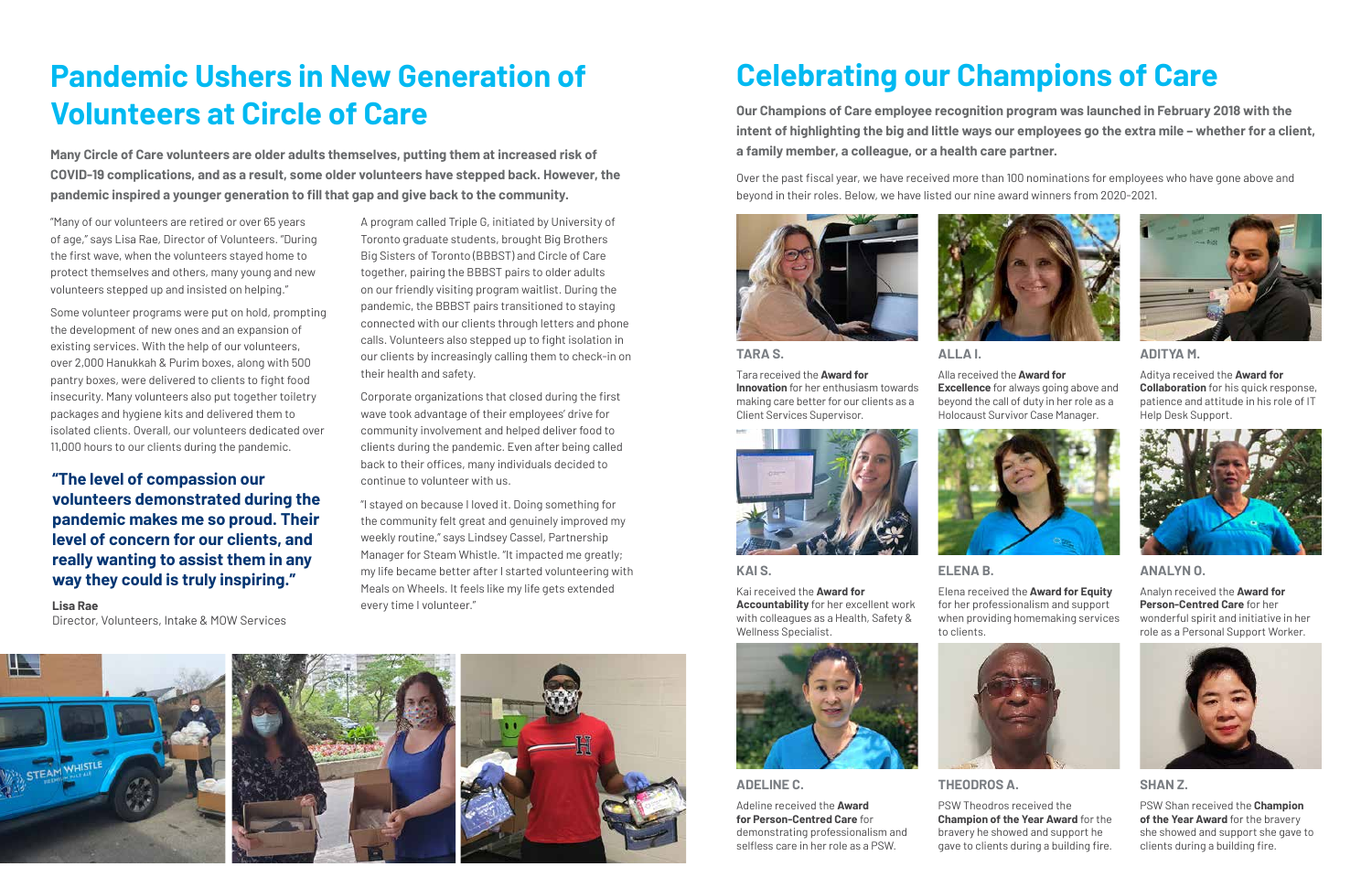# **Our 2020-2025 Strategic Plan**



### **EMPLOYEE ASSISTANCE PROGRAM EXPANDED TO PSWs AND HOMEMAKERS**

In 2020, our Employee Assistance Program (EAP), offered through Morneau Shepell, was expanded to allow all Circle of Care Personal Support Workers and Homemakers to receive support through the program.

The EAP is designed to provide employees with assistance to resolve personal issues or crises that can negatively impact their performance at work. It is a short-term, confidential service that is offered at no cost to our employees.

### **NEW OFFERINGS FOR MEALS ON WHEELS PROGRAM**

Over the last year, Circle of Care's Meals on Wheels program partnered with FoodShare to provide fresh produce to clients. We've also started offering Ensure meal replacement drinks to clients as part of regular weekly deliveries. And to celebrate Hanukkah and Purim, our staff and volunteers delivered food hampers to Jewish clients.



As a core member of the North York Toronto Health Partners, an Ontario Health Team (OHT), we supported our OHT community by collaborating with North York General Hospital, primary care, and other community partners to deliver care for high intensity needs clients in their homes. We are also contributing to ongoing strategic planning to advance and achieve the operational goals of the OHT.



### **CIRCLE OF CARE PSWS ROLLED UP THEIR SLEEVES AS SOME OF ONTARIO'S FIRST VACCINATED WORKERS**

As frontline healthcare workers, Circle of Care Personal Support Workers were some of the first people in the province that were eligible to receive the COVID-19 vaccine.

In late December 2020, PSW Kathleen (pictured left) received her first dose of the Pfizer vaccine, and her second dose in January.

" I give thanks to God to be one of the first," said Kathleen. "I feel very privileged. I love the people I care for, and by protecting myself, I am protecting them."

Kathleen, 67, has worked for Circle of Care for 11 years, and was our first vaccined employee.

# **Pivoting to Respond to the Pandemic**

When the pandemic hit in March 2020, Circle of Care worked quickly to respond to the urgency of the situation.

Our IT department provided equipment and resources to office employees, including call centre staff. Within a two-week span, all staff were asked to start working from home.

A number of Circle of Care employees were redeployed from their regular duties to meet growing needs in other departments during the first wave. These needs including organizing and packing large numbers of bags of personal protective equipment (PPE) and other supplies for PSWs, and delivering meals to clients through our Meals on Wheels program.

"I'm proud of the efforts of our employees during the COVID crisis," says Dara Zarnett, VP, Strategy and Operations. "Especially in Wave 1, when so much was yet unknown about the virus and there was a lot of fear and uncertainty in our province, our staff stepped up to make sure our clients were safe and their care could continue."



Enhance excellence & integration in care and service



Champion thoughtful design for innovation, efficiency & growth

Create joy & pride in everything we do

### **Strategic Plan Highlights**

**Despite the challenges presented by COVID-19, Circle of Care was able to make excellent progress towards the goals outlined in our strategic plan. Below we share some of our highlights:**

Circle of Care will purposefully engage with clients and partners to advance quality and leading practices with an emphasis on client-centred holistic care and the broad determinants of health.

Circle of Care will work to strengthen client wellbeing through investment and technology. We will foster our digital and data analytics capabilities and optimize operational processes and performance.



Circle of Care will foster a culture that promotes healing, well-being, learning, inclusivity, collaboration and social responsibility. We will support our teams with enabling wellness and excellence in care.

**When COVID-19 was declared a pandemic, Circle of Care employees and management switched geaers to step up and immediately respond to a variety of urgent needs.**

> Our Client Services team employed creativity and stategic thinking to increase client and employee safety by reviewing client and PSW schedules to limit potential spread of infection. And our Client Services Supervisors provided coaching and support to our PSWs around correct use of PPE and infection prevention and control.

> We also worked closely with our partner organizations as part of the North York Toronto Health Partners (NYTHP) efforts to respond to the pandemic. Our staff, including nurses, social workers, and other allied health professionals, provided operational support and planning to administer mobile COVID-19 testing and vaccinations in congregate care settings and seniors buildings.



*Large amounts of Personal Protective Equipment needed to be organized and issued to PSWs at the start of the pandemic, and Circle of Care staff from various departments were redeployed to assist with these efforts.*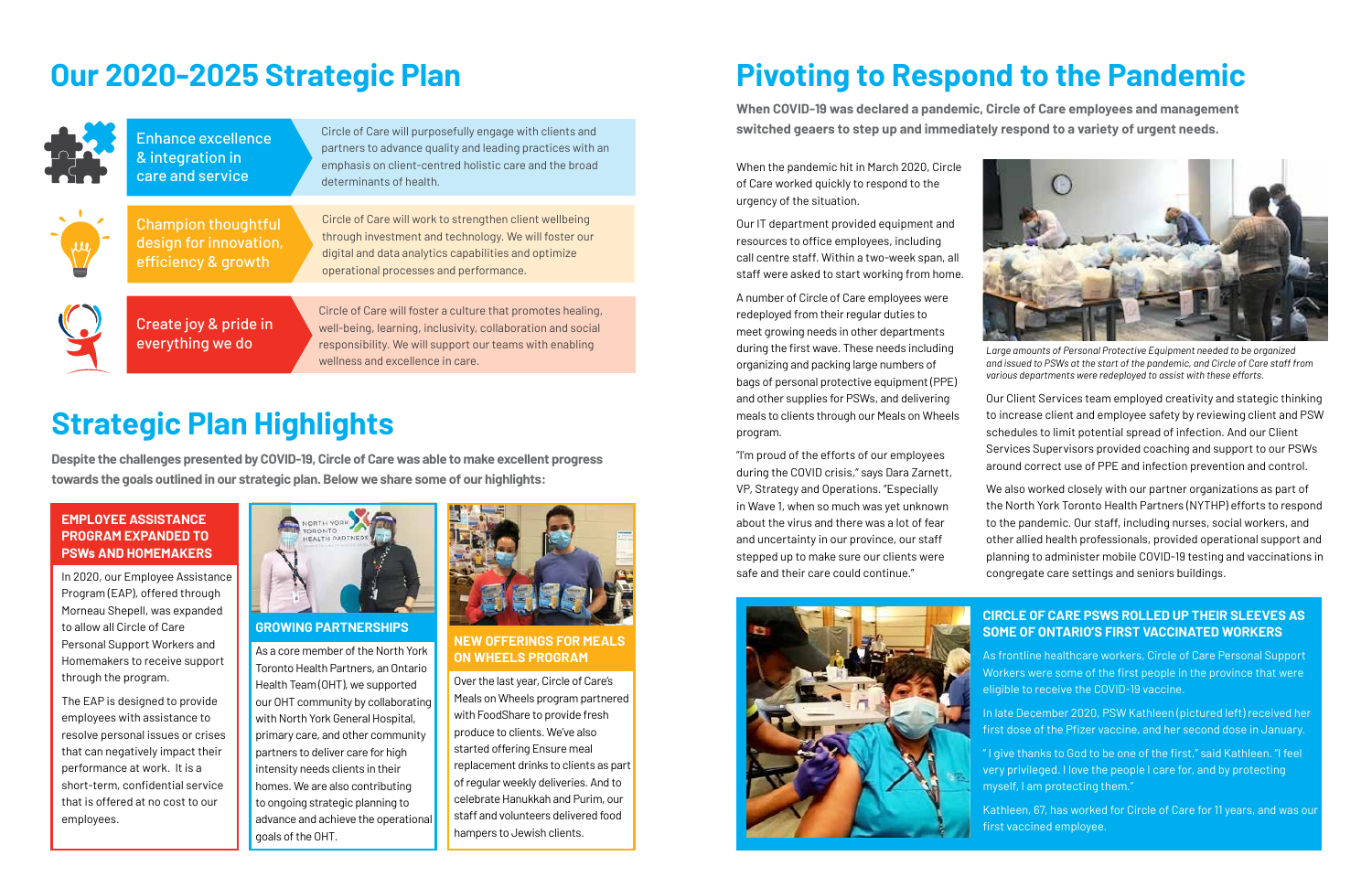

# Helping and Supporting Family Caregivers<br>To be eligible for the Caregiver Club, a person must be

Since Circle of Care's Caregiver Club program began in November 2020, the one-year pilot program has helped numerous family caregivers receive much-needed support and connection to resources.

"This is a program that helps to fill a vital gap within our healthcare system," says Faith Robinson, who works as the Caregiver Navigator for the program. "Family caregivers dedicate their lives to caring for their loved ones. Often, their whole lives begin to revolve around care. And yet, so often they're receiving very little support themselves. Caregiver burnout is incredibly common."

Through the Caregiver Club program, Faith has been working weekly with a family caregiver with extremely high stress levels. Faith was able to secure grant money for her from the Alzheimer Society and help her to navigate long-term care options. Faith also provided her with caregiver-specific webinars and self-care strategies to address her stress.

"Providing this caregiver with resources helped to reduce her stress levels, but the biggest positive impact that I made was simply the phone call and conversation," Faith says. "This caregiver said to me, 'Faith, it helps me a lot to talk to you. I feel more relaxed and happy when I talk to you.'"

providing unpaid support to a family member, friend, or loved one who is a senior living in Toronto or York Region. This support could be long-term, or episodic to address an acute health situation. To participate in the program's virtual curriculum and events, program participants require access to the internet.



For those registered for the Caregiver Club program, they are able to access the following supports and services, depending on their level of need:

### **CAREGIVER NAVIGATOR SUPPORT**

The Caregiver Navigator provides social work support to program caregivers by connecting them to local community resources tailored to their needs, and offering regular check-in Care Calls to provide ongoing assistance.

### **CAREGIVER CURRICULUM**

The program offers educational sessions on topics specific to caregiving. Additional online curriculum is provided through access to our e-newsletter and website.



**"I'm reminded that in these isolating times that the biggest difference is connecting with the program members and helping them feel seen, heard, and valued."**

**Faith Robinson** Caregiver Navigator





### **PEER SUPPORT**

Caregivers can participate in virtual support group events to learn from fellow caregivers and share their own experiences.

### **COURAGEOUS CAREGIVERS RECOGNITION PROGRAM**

Our recognition program acknowledges the hard work and dedication that family caregivers provide when caring for their loved ones and celebrates them through virtual events.

*Our program is funded by The Petro Canada CareMakers Foundation™, which raises funds to enable and amplify the work of charitable organizations in Canada that currently support family caregivers. The Caregiver Club at Circle of Care is one of the first programs being funded by The Petro Canada CareMakers Foundation.™*